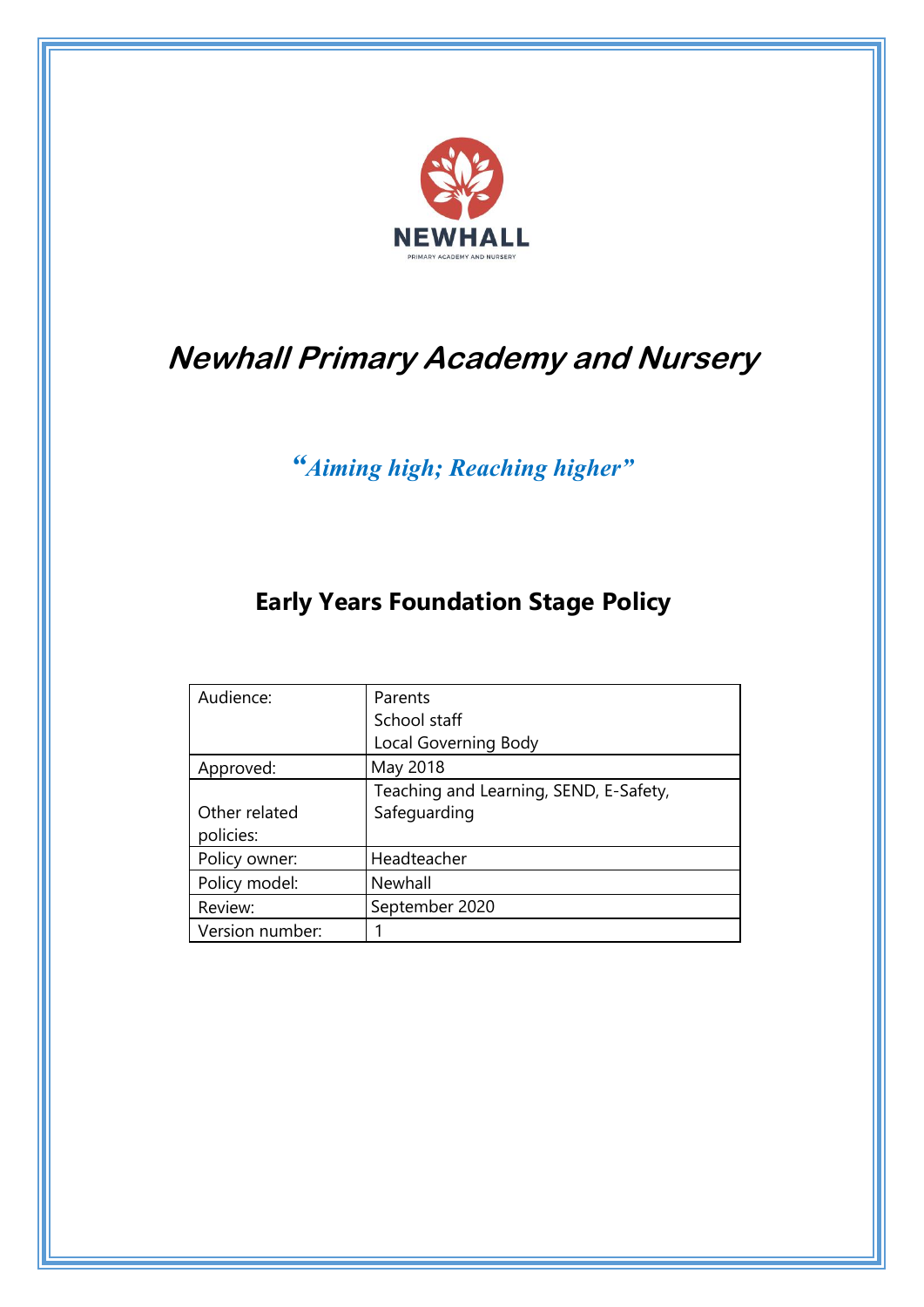#### **Introduction**

#### **The Early Years Experience**

The Early Years Foundation Stage (Early Years) applies to children from birth to the end of the Reception year. At Newhall Primary Academy and Nursery, children are able to join the Nursery at the age of 6 months. They will journey through the Nursery and join the Reception class in our main school building from the September in the academic year that they turn five.

The Nursery has three adjoining rooms, all offering an exceptionally high quality, engaging and stimulating 'learning-through-play and exploration' environment.

Our baby room (for children aged 6 months to 2 years) is called 'Blossom'. The room and outdoor area is well-resourced and we have cots for when the babies need a nap. Bluebell Room is for children from the age of two and the Snowdrop Room is for children from the age of approximately three. Each of the rooms have access to an outdoor play area and these two rooms have a concertina style dividing wall that can be opened, turning the room into one large space to allow for additional free flow if needed.

In partnership with parents and carers our highly experienced and professional nursery team tap into our children's interests and their natural inquisitive nature, enabling them to begin the process of becoming active learners for life.

During a typical day in Early Years, the children paint, dig, plant, create, explore and learn actively through our wide and rich curriculum. The whole school ethos of 'AIMING HIGH' permeates through the Early Years as we encourage all children to become independent, lifelong learners. The characteristics of effective learning; thinking critically, making connections and solving problems is interwoven into the provision.

Our aim is to ensure that our children make rapid and sustained progress toward achieving a Good Level of Development (GLD) as they move through the nursery and reception. Our EY curriculum enables every child to achieve exceptional, holistic outcomes through its 'mini adventure' approach. Fully emerging every child in their learning and widening and deepening their development through fascination, awe and wonder is at the heart of the curriculum offer. The children are supported by adults and their environment but are encouraged to achieve independence in learning.

Across the Reception year we work with uncompromisingly high expectations to ensure essential skills, such as Maths, phonics and reading, are successfully embedded. We use rigorous assessment methods to ensure every child has an exceptionally high level of school readiness to aid smooth and fully supported transitions into year 1.

Parents are welcomed and encouraged to guide our assessment by contributing towards observations using our Tapestry app and through home learning activities.

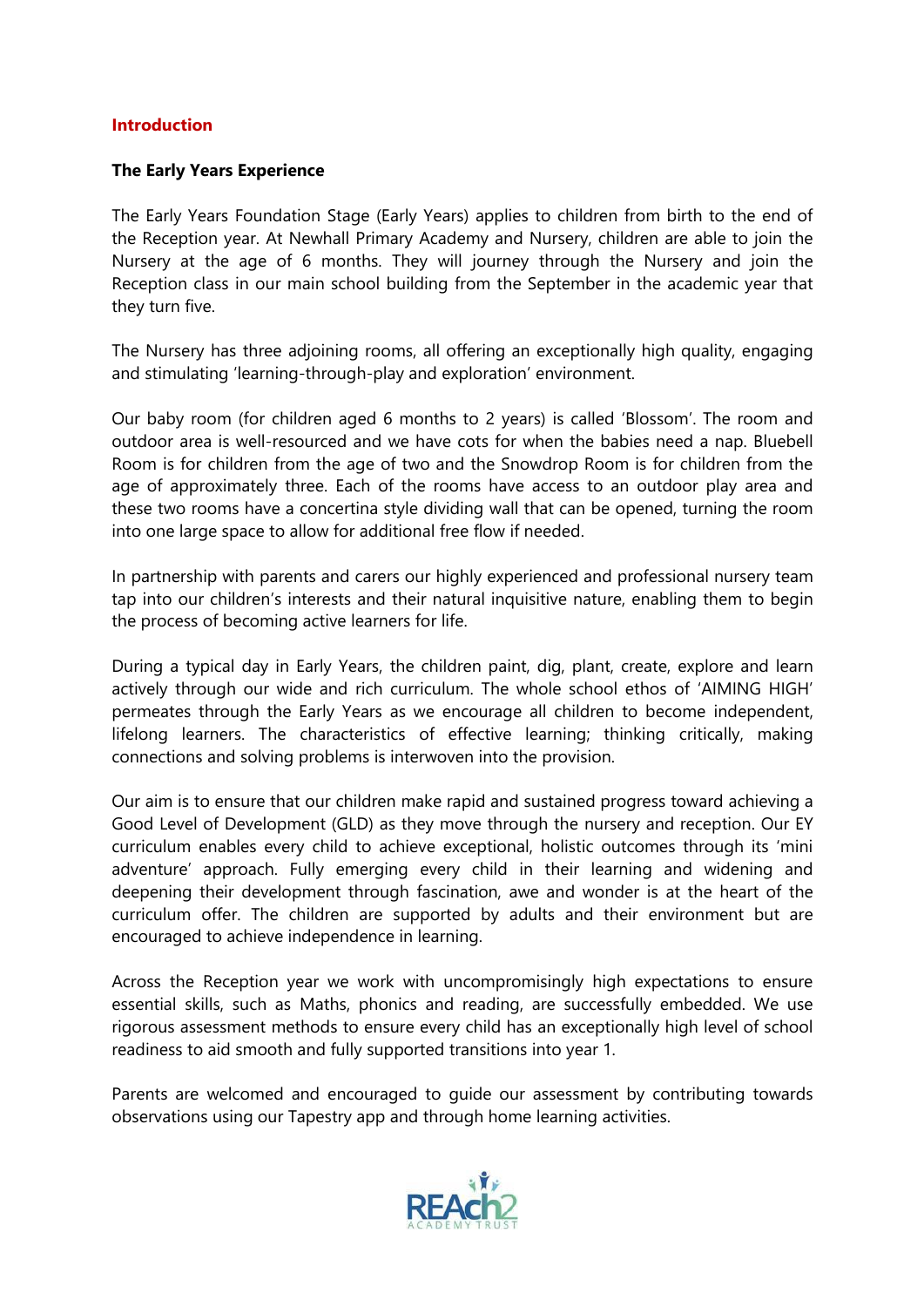# **The Four Themes**

The principles which guide the work of all Early Years' practitioners are grouped into four themes:

- **A Unique Child** every child is a competent learner from birth who can be resilient, capable, confident and self-assured.
- **Positive Relationships** children learn to be strong and independent from a base of loving and secure relationships with parents and/or a key person.
- **Enabling Environments** the environment plays a key role in supporting and extending children's development and learning.
- **Learning and Development** children develop and learn in different ways and at different rates and all areas of Learning and Development are equally important and inter-connected.

These four guiding themes work together to underpin effective practice in the delivery of the EYFS and lie at the heart of all Early Years Foundation Stage provision.

# **A Unique Child**

We recognise that every child is a competent learner who can be resilient, capable, confident and self-assured. We recognise that children develop in individual ways, at varying rates. Children's attitudes and dispositions to learning are influenced by feedback from others; we use praise and encouragement, as well as celebration and rewards, to encourage children to develop a positive attitude to learning.

# **Inclusion/Special Educational Needs and Disabilities (SEND)**

All children and their families are valued at Newhall. Children are treated as individuals and have appropriate access to all provisions available. All children are encouraged to achieve their personal best and planning is adapted to meet the needs of all groups and abilities. Assessments take into account contributions from a range of perspectives to ensure that any child with potential special educational needs is identified at the earliest possible opportunity. Early identification of special needs is crucial to enable staff to support the development of each child. Concerns are always discussed with parents/carers at an early stage.

We meet the needs of all our children through:

- Planning opportunities that build upon and extend children's knowledge, experience and interests, and develop their self-esteem and confidence;
- Using a wide range of teaching strategies based on children's learning needs;
- Providing a wide range of opportunities to motivate and support children and to help them to learn effectively;

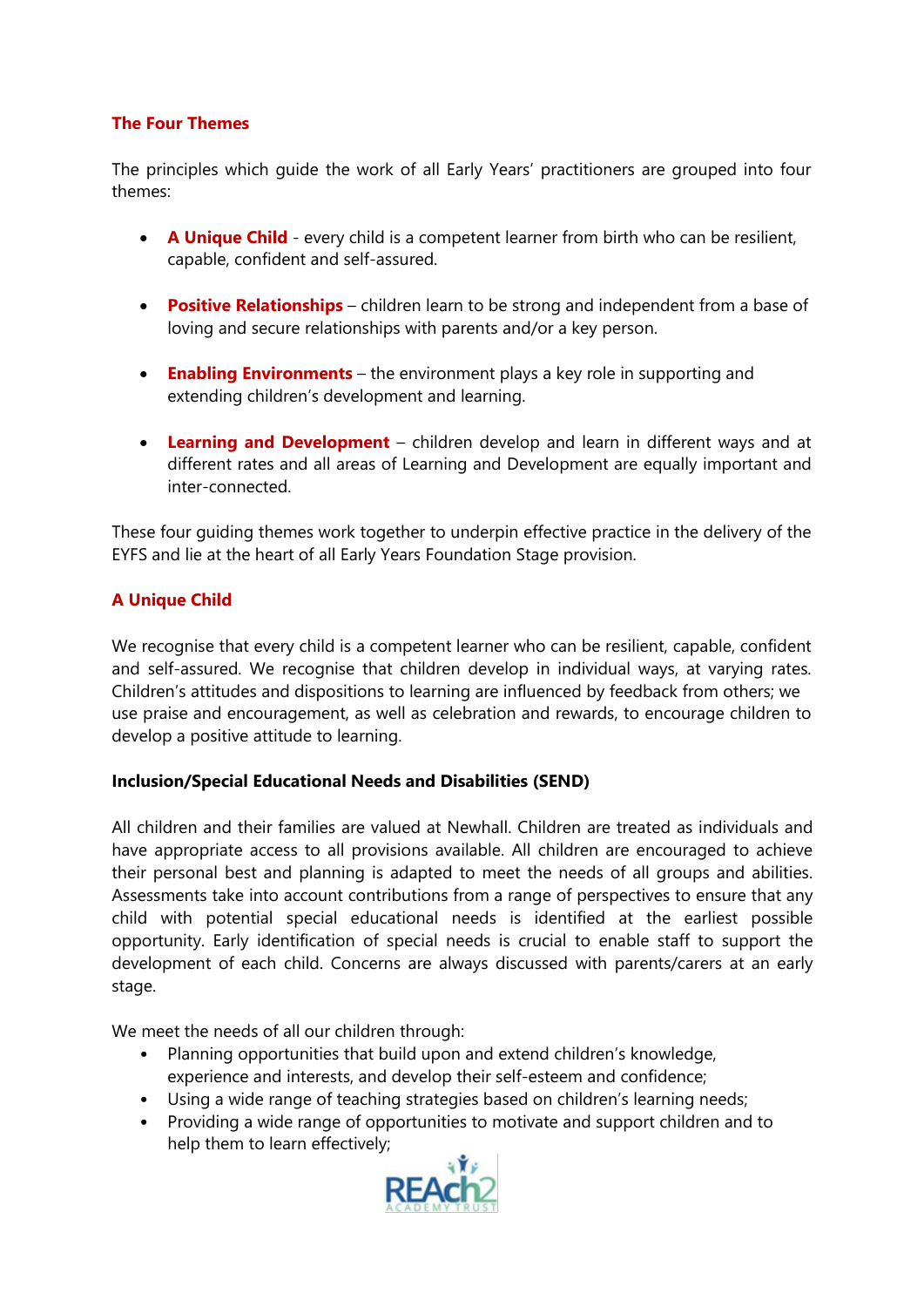- Providing a safe and supportive learning environment in which the contribution of all children is valued;
- Using resources which reflect diversity and are free from discrimination and stereotyping;
- Planning challenging activities for children whose ability and understanding are in advance of their language and communication skills;
- Monitoring children's progress and taking action to provide support as necessary

### **Welfare**

.

It is important to us that all children in our academy are 'safe'. We aim to educate children on boundaries, rules and limits and to help them understand why they exist. We provide children with choices to help them develop this important life skill. Children should be allowed to take risks, but need to be taught how to recognise and avoid hazards. We aim to protect the physical and psychological well-being of all our children. Children learn best when they are healthy, safe and secure, when their individual needs are met and when they have positive relationships with the adults caring for them.

At Newhall we understand that we are legally required to comply with certain welfare requirements as stated in the Statutory Framework for Early Years 2017. We understand that we are required to:

- promote the welfare and safeguarding of children
- promote good health, preventing the spread of infection and taking appropriate action when children are ill
- manage behaviour effectively in a manner appropriate for the children's stage of development and individual needs
- ensure all adults who look after the children or who have unsupervised access to them are suitable to do so
- ensure that the premises, furniture and equipment is safe and suitable for purpose
- ensure that every child receives enjoyable and challenging learning and development experiences tailored to meet their needs.
- maintain records, policies and procedures required for safe efficient management of the setting and to meet the needs of the children.

# **Positive Relationships**

At Newhall we recognise that children learn to be strong and independent from secure relationships. We aim to develop caring, respectful, professional relationships with the children and their families.

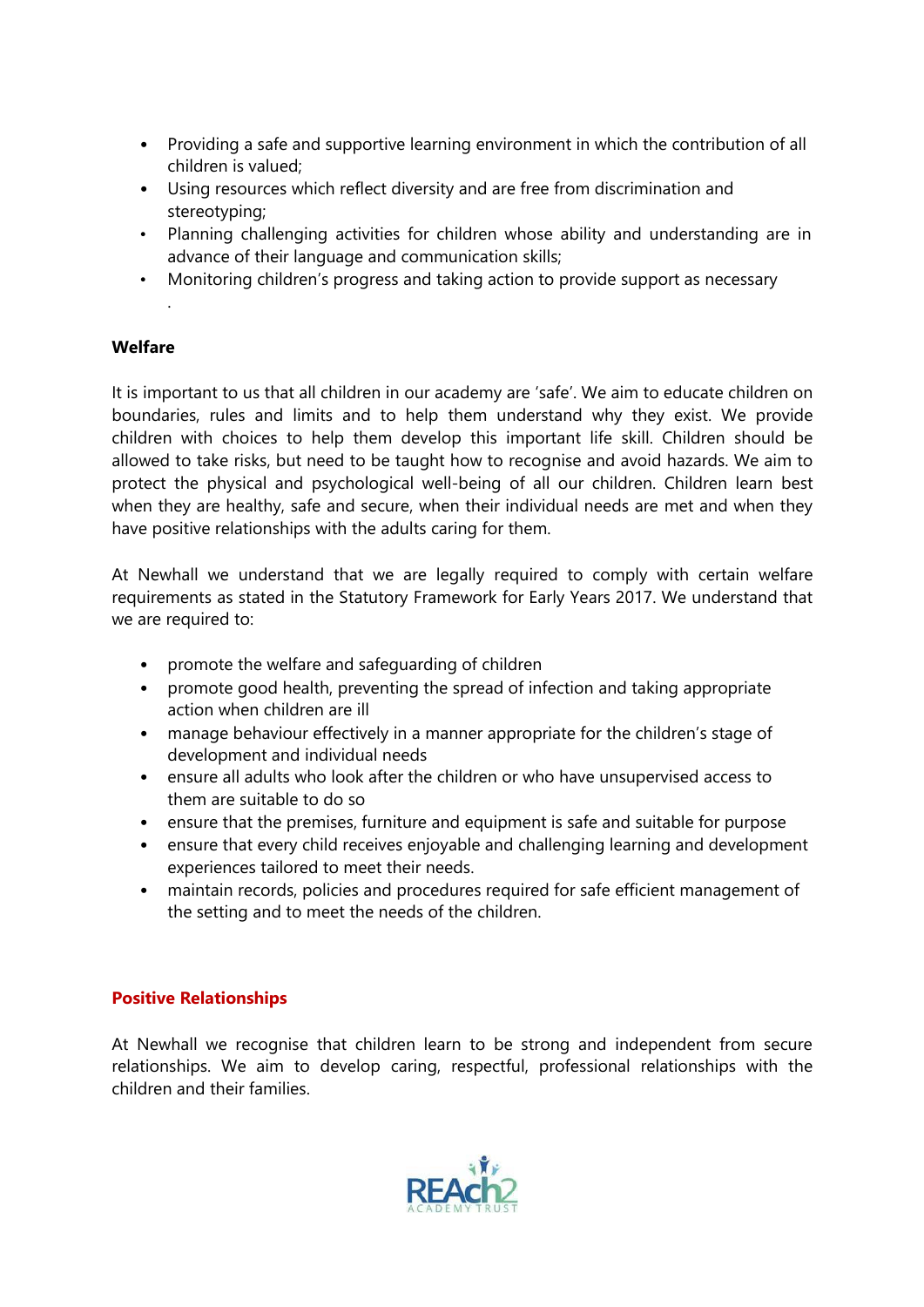# **Parents as Partners**

We recognise that parents are children's first and most enduring educators and we value the contribution they make. We recognise the role that parents have played, and their future role, in educating the children.

We do this through:

- An information/induction session for parents where they receive the Information packs and Academy and Nursery information which highlights start and finish times, uniform and informs the parents of the Academy and Nursery vision and aims.
- An opportunity to talk to the Early Years team and representatives from other areas of school life, e.g. PTA, Governors and Extended Provision Team .
- Asking parents to complete an admissions form, a medical form.
- Asking parents to sign permission slips for visits out of nursery/school, photographs of their child for assessment purposes and using the internet.
- Encouraging parents to talk to their child's key worker or class teacher if there are concerns.
- Inviting parents to attend informal meetings providing information about other areas of the curriculum, e.g. Early Reading, Maths and Phonics.
- Talking to parents about their child before their child starts in our Nursery or Academy, usually through Home Visits.
- Ensuring children have the opportunity to spend time with their key worker/teacher before starting nursery/school during transfer sessions.
- There is a formal meeting for parents twice a year at which the teacher and the parent discuss the child's progress in private with the teacher. Parents receive a written report on their child's attainment and progress at the end of each school year.
- Organising a range of activities throughout the year that encourage collaboration between child, school and parents / carers: Open afternoons, Class assemblies, Sports Dav etc.:
- Inviting parents / carers to make comments relating to the children's achievements.
- Daily online diary completed on Tapestry by the Nursery Key Worker.
- Written contact through reading diaries in Reception as well as the acknowledgement that parents can telephone nursery/school to contact staff or the appropriate member of the Senior Leadership Team
- The children have the opportunity to spend time in their new setting before starting sduring 'preschool visit sessions' held throughout the year and transfer morning/afternoon;
- Offering parents / carers regular opportunities to talk about their child's progress in our Early Years classes and allowing free access to the children's 'Learning journals' online and classroom displays;
- Parents / carers are along with any other relevant messages/information, curriculum guidance booklets relating to the half-termly topic, invitations to help or to join the afternoon sessions as an observer.

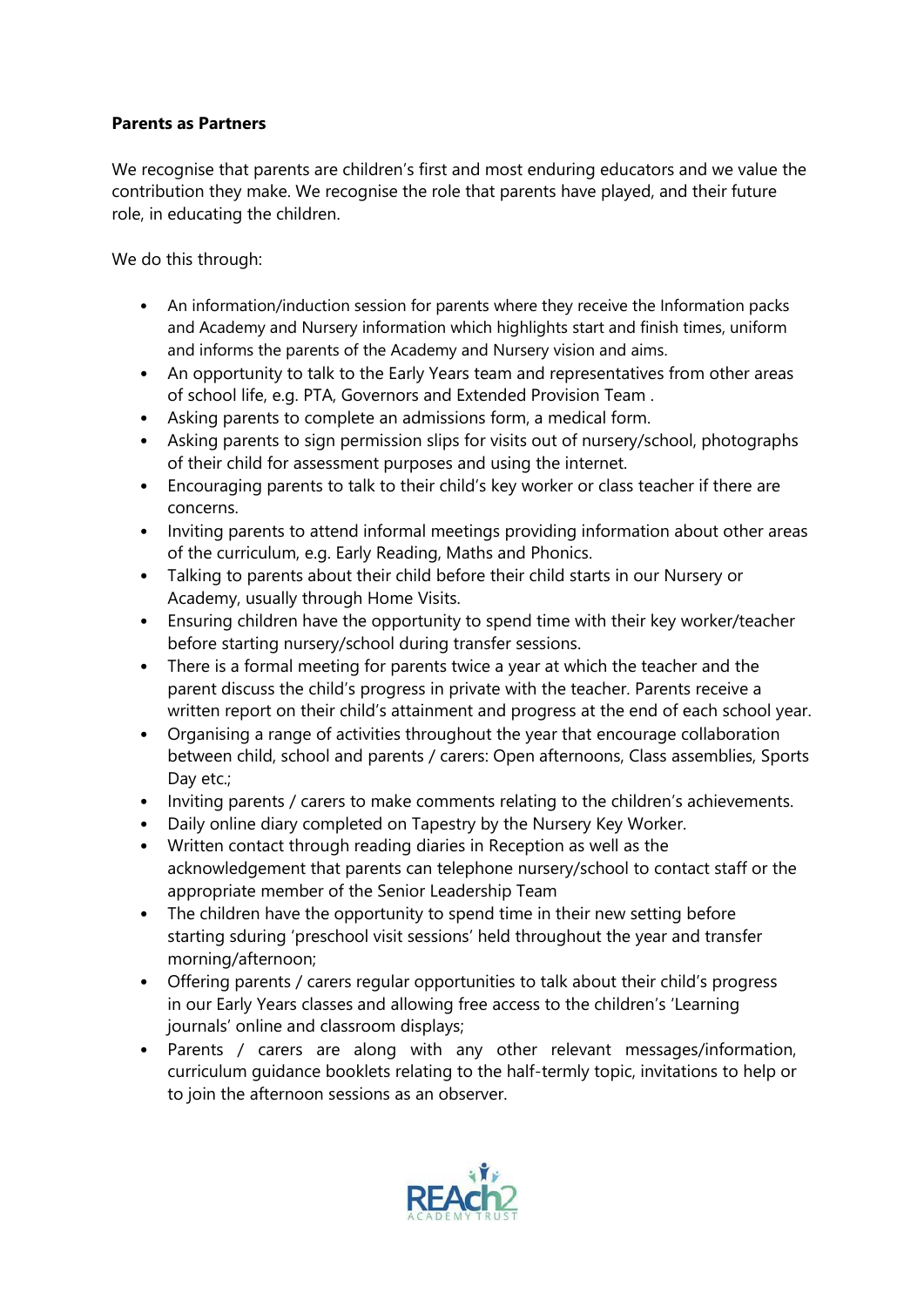All staff aim to develop good relationships with all children, interacting positively with them and taking time to listen to them. At our school, every child has a Key Worker, in keeping with the requirements of the statutory framework for EYFS 2017. We have good links with local Preschools and settings. Where possible, visits are undertaken by the Early Years teachers and practitioners. Staff from Preschools and settings are welcome to Newhall to observe practice to support transition.

#### **Enabling Environments**

We aim to create an attractive and stimulating learning environment where children feel confident and secure and challenged. The children have daily access to an indoor and outdoor environment that is set up in discrete areas of learning with planned continuous provision. Effective learning builds and extends upon prior learning and following children's interest. Effective planning is informed by observations of the children to ensure we follow their current interests and experiences. These observations are recorded in the children's individual Learning Journals on Tapestry. Play-based learning is paramount and children direct their own learning from carefully planned opportunities provided by staff. Staff will enhance play and extend as needed to further individual learning.

All areas of learning are accessible each day, all day within the Early Years classrooms.

#### **Learning and Development**

Teachers and Early Years Practitioners provide the curriculum in the Reception classes. There are seven areas of learning and development of which three are "prime areas," and four "specific areas."

The three **Prime** areas are:

- Personal, Social and Emotional development
- Communication and Language
- Physical Development

The four **Specific** areas are:

- Mathematics
- Understanding of the World
- Literacy
- Expressive Arts and Design

Through careful assessments and observations, including information provided by parents and other settings, children's development levels are assessed. The balance will shift towards a more equal focus on all areas of learning as children grow in confidence and ability within the three prime areas. However, if a child's progress in any prime area gives cause for concern, staff will discuss this with the child's parents and/or carers and agree how to support the child. Planning and guided children's activities will reflect the different ways that children learn.

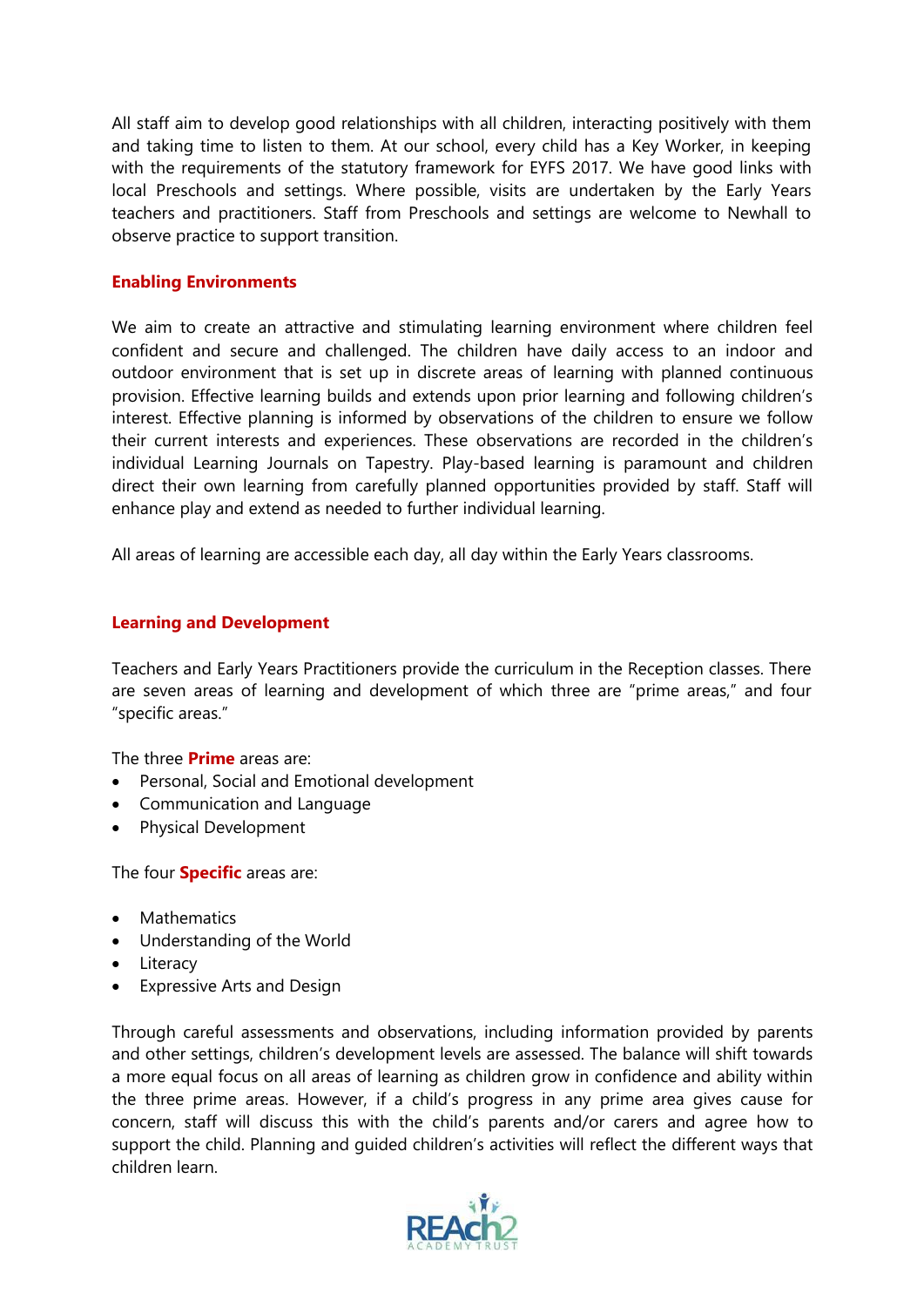# **The Characteristics of Effective Learning**

We support children by using the three characteristics of effective teaching and learning. The characteristics of effective learning run through and underpin all seven areas of learning and development, representing processes rather than outcomes.

#### Playing and exploring – engagement

- Finding out and exploring
- Playing with what they know
- Being willing to 'have a go'

#### Active learning – motivation

- Being involved and concentrating
- Keeping trying
- Enjoying achieving what they set out to do

### Creating and thinking critically – thinking

- Having their own ideas
- Making links
- Choosing ways to do things

Religious Education and PSHE & C is also taught in the reception class following national and school-based guidelines.

#### **Importance of play**

Through play our children explore and develop the learning experiences that help them make sense of the world. They practice and build up their ideas, learn how to control themselves, and begin to understand the need for rules. They have the opportunity to think creatively both alongside other children and on their own. They communicate with others as they investigate and solve problems. They express fears, or re-live anxious experiences, in controlled and safe situations.

We recognise the importance of children's play. It is an essential and rich part of their learning process, supporting them in all areas of development. Play is a powerful motivator encouraging children to be creative and to develop their ideas, understanding and language. Play is also flexible and able to suit the preferred learning style of the child. It can provide multiple ways for children to learn a variety of different skills and concepts.

The EYFS setting at Newhall provides both structured and unstructured play opportunities inside and outside. These activities are designed to engage children in practical, first-hand experiences which will support children to discover, explore, investigate, develop their personal interests and areas of curiosity, and help to make sense of the world around them as they begin to understand specific concepts. Play opportunities are also set up to provide children with opportunities to apply newly acquired knowledge, demonstrating their skills and level of understanding.

In providing these active learning opportunity es through play we understand the central position of play within the EYFS framework.

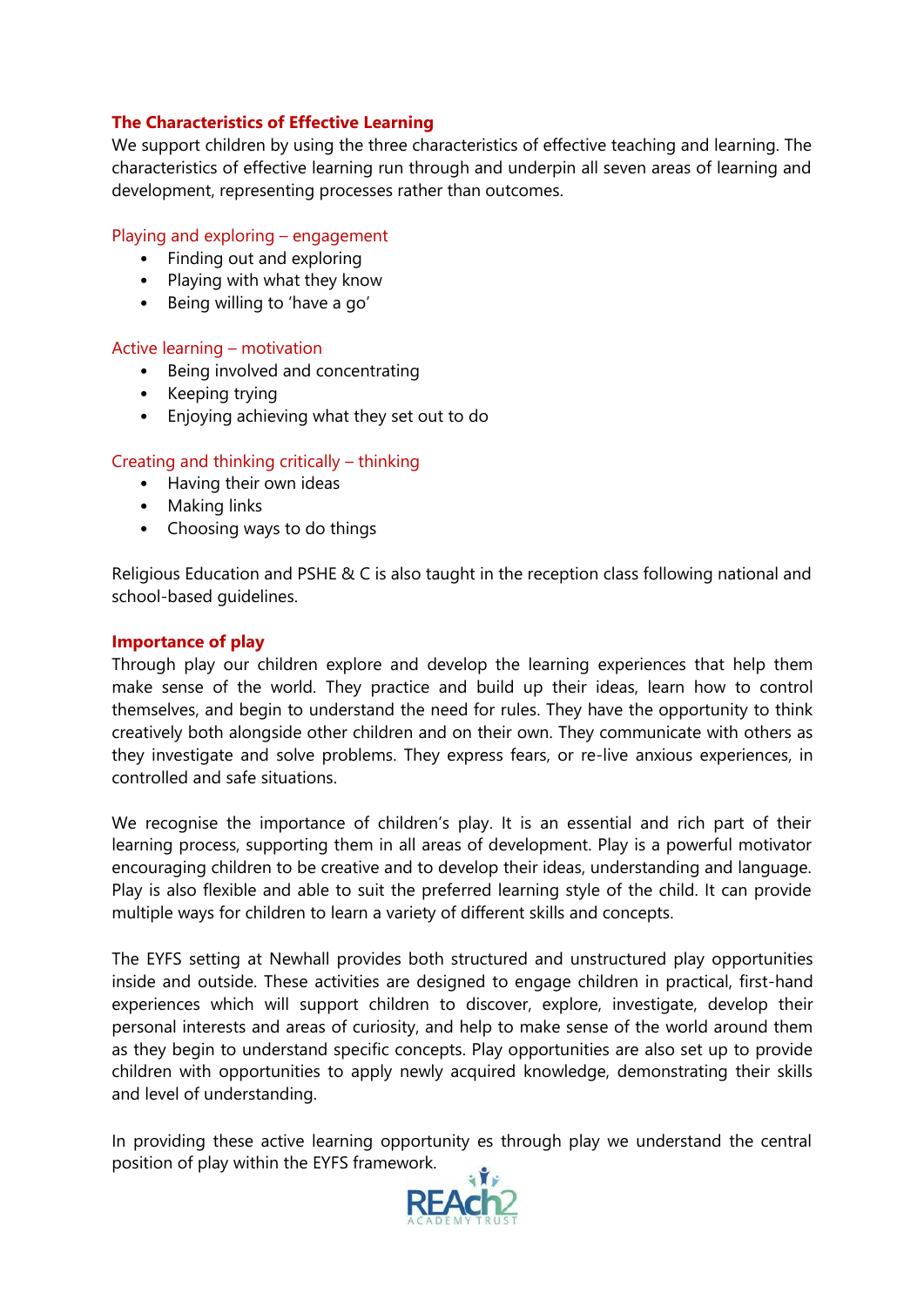# **Objective-led planning/adult directed**

Newhall uses objective-led planning in order to provide specific learning opportunities and assessment opportunities for individual pupils. For example, there may be a focus on counting one more or one less as part of the mathematical development during a given week. The teacher or Early Years Practitioner will seek out a child or group of children as part of their Child Initiated Learning (CIL) and work alongside them doing whatever it is they are doing, in order to bring counting one more or less into their learning. This ensures that children relate their learning in a context, and is led by their own interests. It is the skill of the Early Years team to provide and enhance the environment to enable each child to make good or better progress.

As children in Reception prepare for their transition to Year One in the summer term, there will be more focussed adult-directed learning opportunities where children are withdrawn within small groups to replicate the type of learning that the children will need to be familiar with in September.

#### **Observation**

Children within the Early Years are regularly assessed and observed to ensure that practitioners capture each child's progress and learning. Typically, observations are carried out during CIL activities, so that children are in an independent environment which best demonstrates what they have learned.

Each week, up to 10 children will be part of a focussed observation group whereby practitioners will observe the children across the seven areas of learning (both prime and specific areas). As Communication and Language (CL) and Personal, Social and Emotional Development (PSED) are threaded through all other areas of learning, these areas will always be observed or assessed along with other areas of learning. If a child is a focus child for a given week, there will be seven observations to represent the seven areas of learning. As a result, over half a term, there will be a minimum of 14 observations for each child.

Each child will be part of objective-led planning (at least twice a week in Reception), and children will also be observed and assessed; this will be in addition to any focussed observations taking place.

# **Reading**

Newhall Primary Academy and Nursery uses the Read Write Inc programme to teach phonics and reading. Children will be taught the first 30 sounds (set 1) and how to blend in the final year in Nursery. Any child who is blending independently could begin reading Ditties and will therefore start to bring these home to read.

In Reception classes, each child will be heard individually each week by an adult (on a rota where one week is the Class Teacher, and the other week is the EYP). This will be on a rota with individual reading opportunities, led by an EYP.

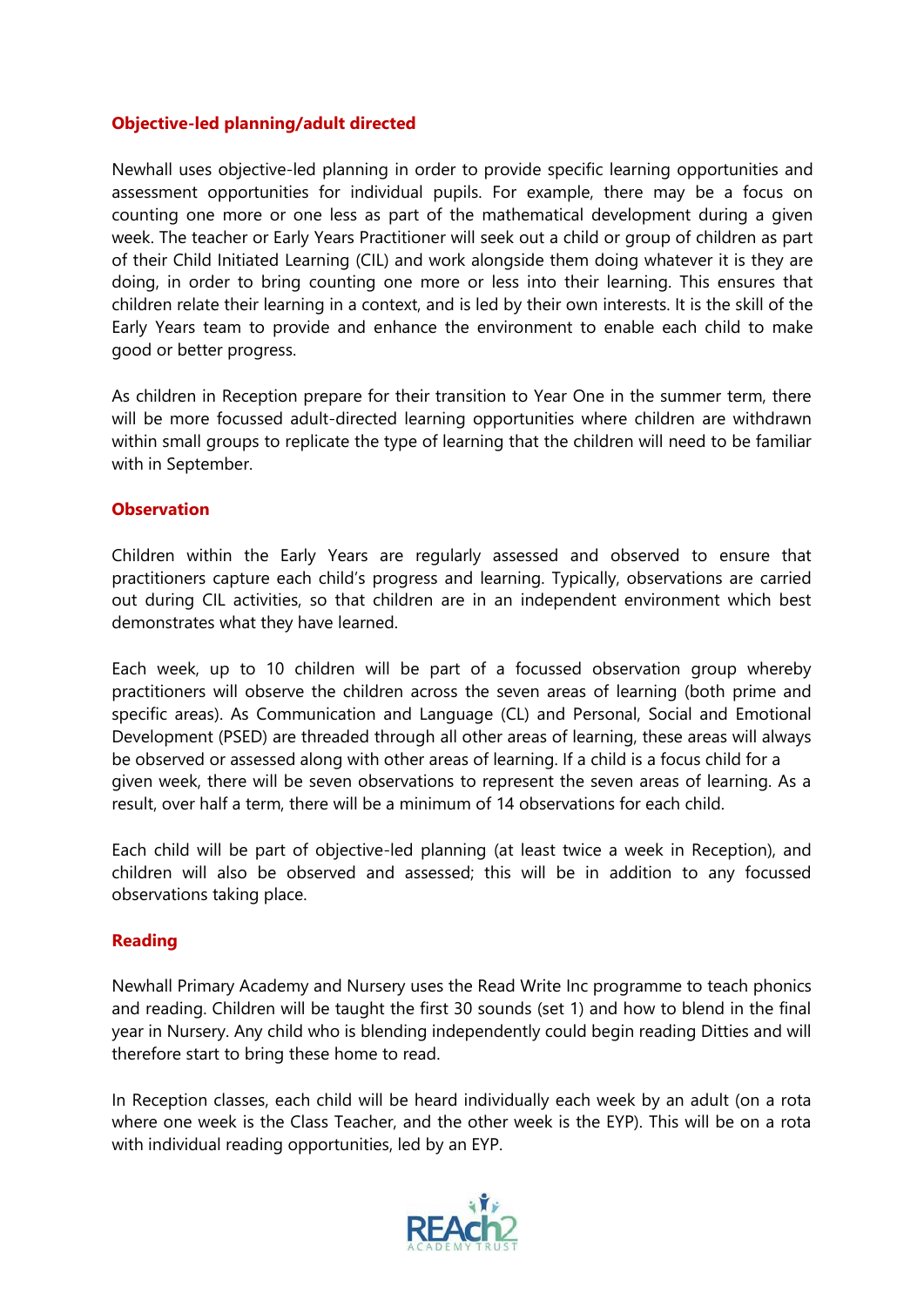# **Equal Opportunities**

All members of the school are treated as individuals. We aim to meet the needs of all, taking account of gender, ability, ethnicity, culture, religion, language, special educational needs, disability, and social circumstances. All staff are aware of the need for the curriculum to reflect cultural diversity and the need to prepare pupils for life in a diverse and multi-faith society.

# **Health and Safety**

At Newhall there are clear procedures for assessing risk which includes procedures for keeping children safe during outings and for any aspects of the environment or provision that may require a further risk assessment.

In line with the Early Years statutory framework 2017, at Newhall we undertake:

- A whole setting supporting children with medical needs policy ensuring that there are systems in place to ensure that medicines and the systems for obtaining information about a child's needs for medication are kept up to date. Medicines will not be administered unless there are exceptional circumstances, and then only if prescribed. (See Supporting Children with Medical Needs Policy) Training is provided for staff where the administration of medicine requires medical or technical knowledge. Medicines are only administered to a child where written permission for that particular medicine has been obtained from the child's parent and/or carer. A written record is kept each time a medicine is administered to a child and the child's parents and/or carers are informed on the same day.
- Fresh drinking water is available at all times.
- Children's dietary needs are recorded and acted upon when required.
- Milk and fruit are available during the session.
- All EYFS staff are paediatric first aiders and are accessible at all times and a record of accidents and injuries is kept.
- We practice our fire and emergency evacuation procedures
- Our E-Safety policy states how mobile phones and cameras are to be used and stored securely whilst children are in the setting. Cameras that are used in school must not be used for personal use by staff or visitors.

# **The Learning Environment**

The Early Years rooms are organised to allow children to explore and learn securely and safely. There are areas where the children can be active or take things more quietly. The rooms cover all learning areas, where children can find and locate equipment and resources independently. The Early Years has its own large enclosed outdoor area. This has a positive effect on the children's development. Being outdoors offers opportunities for doing things in different ways and on different scales than when indoors. It offers the children the ability to explore, use their senses and be physically active and exuberant. We plan activities and resources for the children to access outdoors that help the children to develop in all areas of learning.

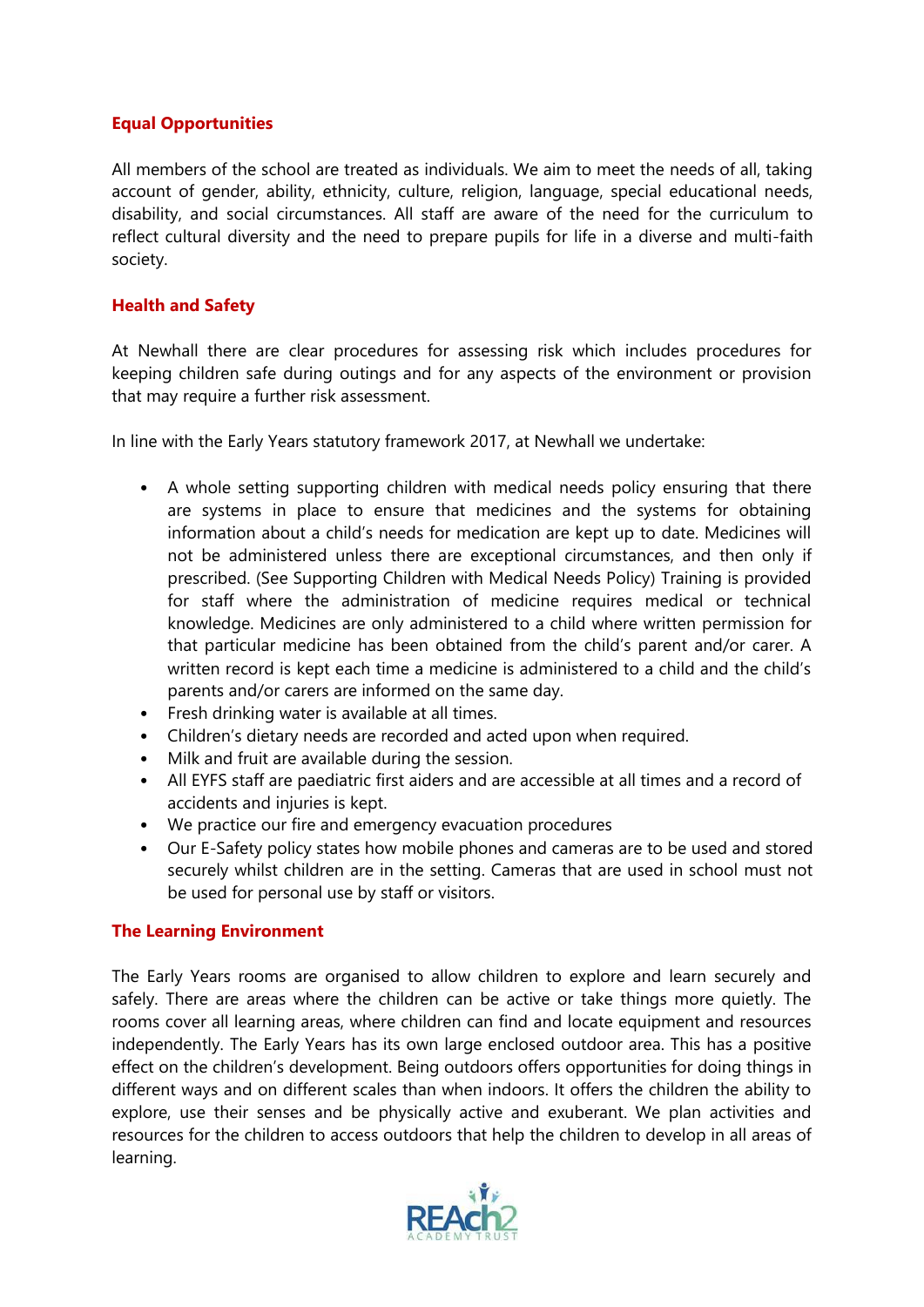# **Transition from Pre-school settings**

During the summer term prior to a child's entry into the Reception class, the following procedures have been put into place to ensure successful transition into Newhall:

- Parents are invited to a meeting to ensure they know about school procedures and raise any concerns they may want to express.
- Children are invited to visit their reception class (where possible).
- Members of staff make visits to feeder settings. The number of meetings/visits will depend on the child's needs and how much information gathering is required in order to support the child's transition. Home Visits are carried out where parents and children can feel at ease in their own home and are able chat to practitioners in a less formal way.

If a child is moving from a different pre-school setting to the Newhall Nursery then the same process will be followed as for children moving into Reception but on an individual basis.

# **From Reception Class to Key Stage 1**

During the final term in Reception, the Early Years Profile (EYP) is finalised for each child. The EYP provides parents and carers, staff and teachers with a well-rounded picture of a child's knowledge, understanding and abilities, their progress against expected levels, and their readiness for Year 1. The Profile includes on-going observations, relevant records held by the setting, discussions with parents and carers, and any other adults whom the teacher, parent or carer judges can offer a useful contribution.

Each child's level of development is assessed against the early learning goals. The profile indicates whether children are meeting expected levels of development, or if they are exceeding expected levels, or not yet reaching expected levels ('emerging'). Year One teachers are given a copy of the Profile report together with a short commentary on each child's skills and abilities in relation to the three key characteristics of effective learning. This informs the dialogue between Reception and Year 1 teachers about each child's stage of development and learning needs and assists with the planning of activities in Year 1.

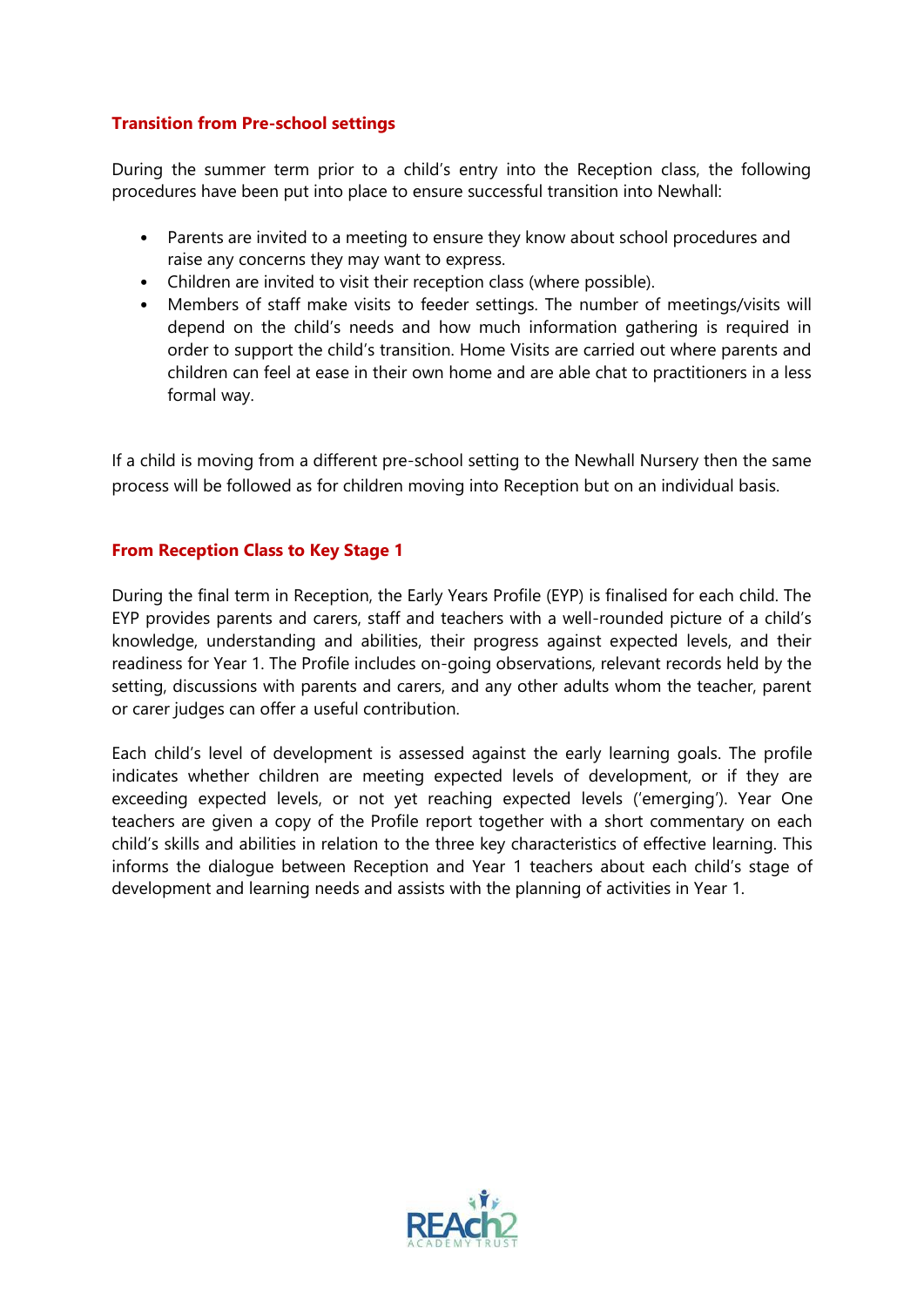

*ndix 1*:

# Sample Reception Timetable:

| Day       | $8.40 - 8.55$ $8.55 - 9.15$ | $9.15 - 9.35$ | $9.35 - 10.30$ | 10.30                    | $10.50 - 11.30$ | $11.30 -$ | $11.45 -$ | 12.45 | 12.55 | $1.15 - 3.00$ | $3.00 -$               |
|-----------|-----------------------------|---------------|----------------|--------------------------|-----------------|-----------|-----------|-------|-------|---------------|------------------------|
|           |                             | (Build up     |                | $\overline{\phantom{a}}$ |                 | 11.45     | 12.45     | —     |       |               | 3.15                   |
|           |                             | to 9.50)      |                | 10.50                    |                 |           |           | 12.55 | 1.15  |               |                        |
|           |                             |               |                |                          |                 |           |           |       |       |               |                        |
| Monday    | Whole                       |               |                |                          |                 |           |           |       |       |               |                        |
|           | School                      |               |                |                          |                 |           |           |       |       |               |                        |
|           | Values                      |               |                |                          |                 |           |           |       |       |               |                        |
|           |                             |               |                |                          |                 |           |           |       |       |               |                        |
|           | Assembly                    |               |                |                          |                 |           |           |       |       |               |                        |
|           |                             |               |                |                          |                 |           |           |       |       |               | $\frac{1}{2}$ $\sigma$ |
| Tuesday   | EY/KSI                      |               |                |                          |                 |           |           |       |       |               |                        |
|           | Assembly                    |               |                |                          |                 |           |           |       |       |               |                        |
|           |                             |               |                |                          |                 |           |           |       |       |               |                        |
| Wednesday | Whole                       |               |                |                          |                 |           |           |       |       |               |                        |
|           | School                      |               |                |                          |                 |           |           |       |       |               |                        |
|           |                             |               |                |                          |                 |           |           |       |       |               |                        |
|           | Singing                     |               |                |                          |                 |           |           |       |       |               |                        |
|           | Assembly                    |               |                |                          |                 |           |           |       |       |               |                        |
|           |                             |               |                |                          |                 |           |           |       |       |               |                        |
| Thursday  | KS2                         |               |                |                          |                 |           |           |       |       |               |                        |
|           | Assembly                    |               |                |                          |                 |           |           |       |       |               |                        |
|           |                             |               |                |                          |                 |           |           |       |       |               |                        |
|           |                             |               |                |                          |                 |           |           |       |       |               |                        |
| Friday    | Whole                       |               |                |                          |                 |           |           |       |       |               |                        |
|           | School                      |               |                |                          |                 |           |           |       |       |               |                        |
|           | Celebration                 |               |                |                          |                 |           |           |       |       |               |                        |
|           |                             |               |                |                          |                 |           |           |       |       |               |                        |
|           | Assembly                    |               |                |                          |                 |           |           |       |       |               |                        |
|           |                             |               |                |                          |                 |           |           |       |       |               |                        |